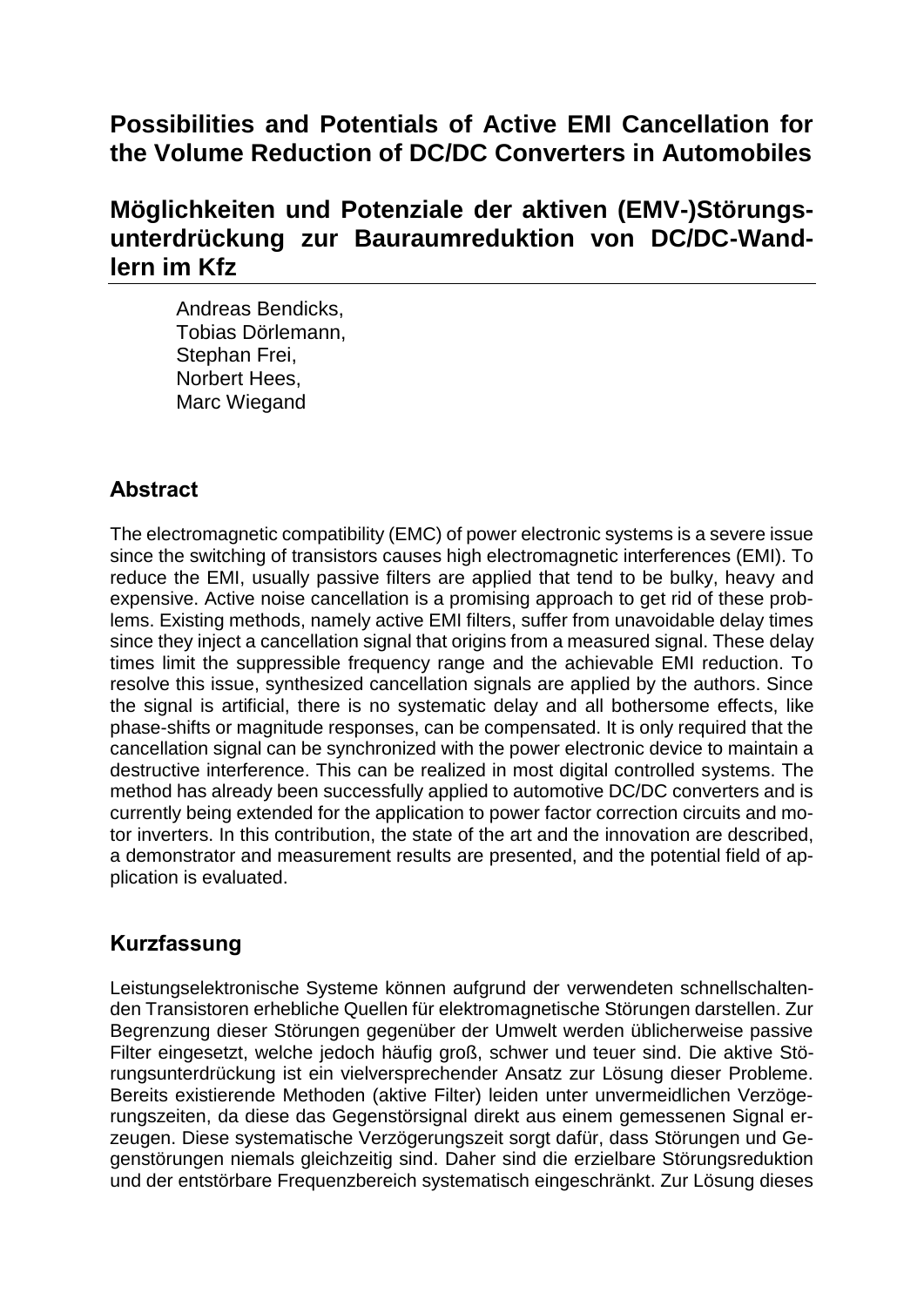Problems können synthetisierte Gegenstörsignale eingesetzt werden. Da diese künstlich erzeugt wurden, besteht keine systematische Verzögerungszeit und alle problematischen Effekte, wie Phasendrehungen oder Betragsgänge, können kompensiert werden. Für die destruktive Interferenz zwischen den Signalen muss ein synchroner Betrieb zwischen Leistungselektronik und dem Entstörsystem gewährleistet werden, was jedoch in den meisten digitalen Systemen realisiert werden kann. Die Methode wurde bereits erfolgreich bei DC/DC-Wandlern in Automotive-Anwendungen eingesetzt und wird derzeit für weitere wichtige Systeme, wie Leistungsfaktorkorrekturen oder Antriebswechselrichter, erweitert. In diesem Beitrag wird der bisherige Stand der aktiven Filter beschrieben, und die Störungsunterdrückung mithilfe von synthetisierten Signalen wird vorgestellt. Es wird ein Demonstrator präsentiert und Messergebnisse werden diskutiert. Potenzielle Einsatzbereiche werden dargestellt.

## **1 Introduction**

Power electronics is a key technology of the 21st century due to the possibility of very efficient energy conversion. Usually, power electronics achieve this efficiency by switching transistors that may be considerable sources of electromagnetic interferences (EMI). These interferences may harm the operation of other systems, such as communication or broadcasting services or susceptible sensors, which steadily gain more significance due to digitization. To ensure the functionality of sensitive systems in proximity to power electronic devices, electromagnetic compatibility (EMC) is a major enabler for electrification with power electronics.

### **2 State of the Art**

#### **2.1 Passive Filters**

Passive line filters consisting of coils and capacitors are commonly applied to attenuate the conducted EMI of power electronic devices. Since the disturbances as well as the operating voltages and currents of the converters are typically quite high, filters tend to be bulky and heavy. In *[Figure 1](#page-1-0)*, an automotive on-board charger is depicted.

<span id="page-1-0"></span>

*Figure 1: Exemplary on-board charger (3.6 kW)*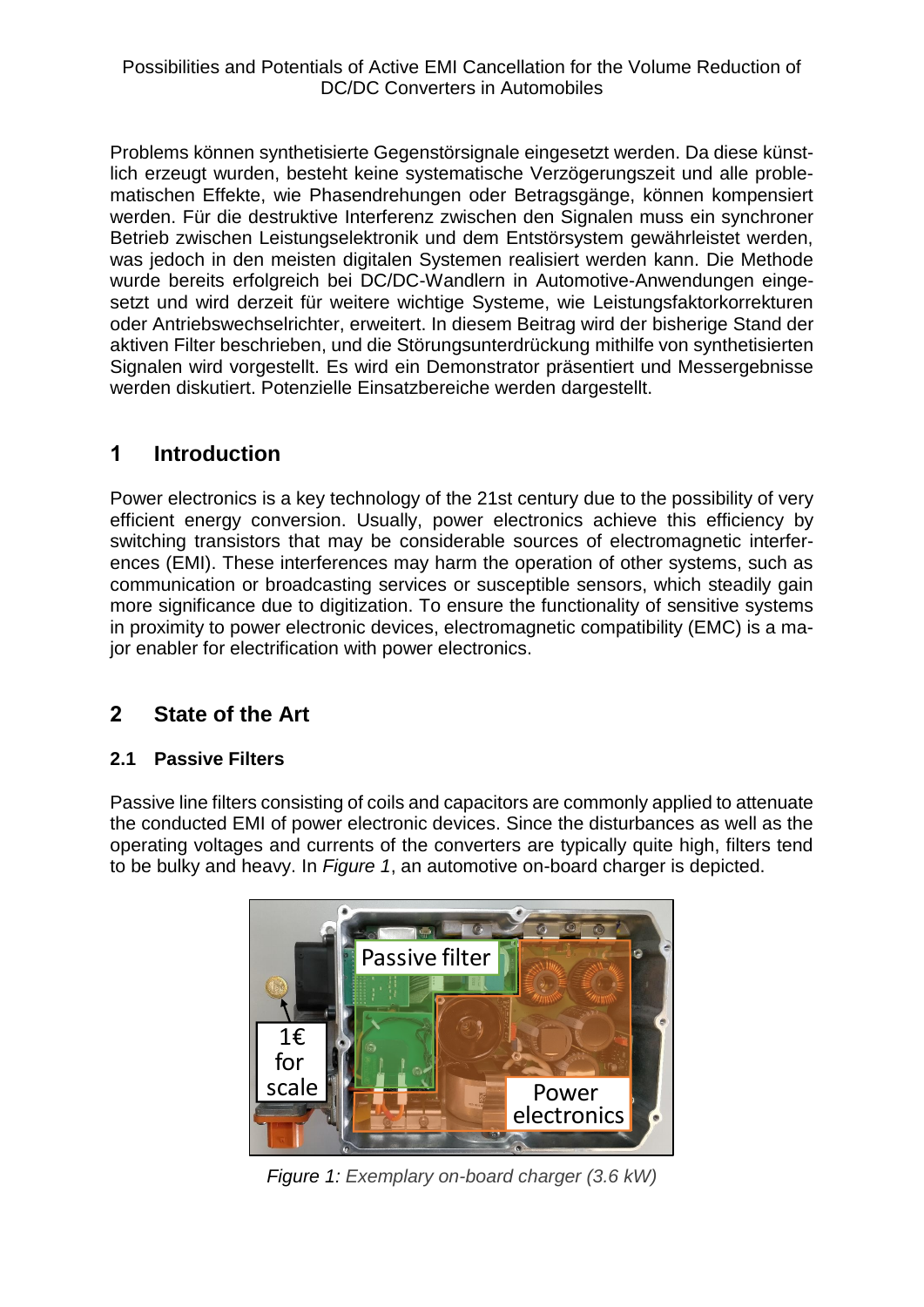Here, the passive filter takes up approximately one third of the electronics volume. In many applications, this can be a serious problem. In e.g. hybrid vehicles, there is not much volume for the power electronic systems since the combustion engine and its components take up basically all of the available space. In electric vehicles, there is more free space since there is no combustion engine anymore. Nevertheless, there are very high requirements regarding the vehicle's total mass to improve the driving range. So, there are many reasons to shrink the passive filter component.

#### **2.2 Active EMI Filters**

To resolve the mentioned issue, active EMI filters have been developed (*[Figure 2](#page-2-0)*) [1]- [4]. In contrast to passive filters, active EMI filters inject cancellation signals that cause a destructive interference with the disturbances of the power electronics to reduce the EMI of the system. Active EMI filters consist of a small circuit for sensing the disturbances, an amplifier (e.g. operational amplifier) to generate the cancellation signal from the disturbances, and a small circuit for injecting the cancellation signal. The major limitation for active EMI filters is the inevitable delay time introduced by the analog (or recently also digital) circuitry. Due to this delay time, noise and anti-noise can never be exactly simultaneous. This effect systematically limits the achievable EMI reduction and the suppressible frequency range as analyzed exemplary for feedforward-types in [7].



<span id="page-2-0"></span>*Figure 2: Fundamental topologies of active EMI filters (top: feedforward-type, bottom: feedback-type)*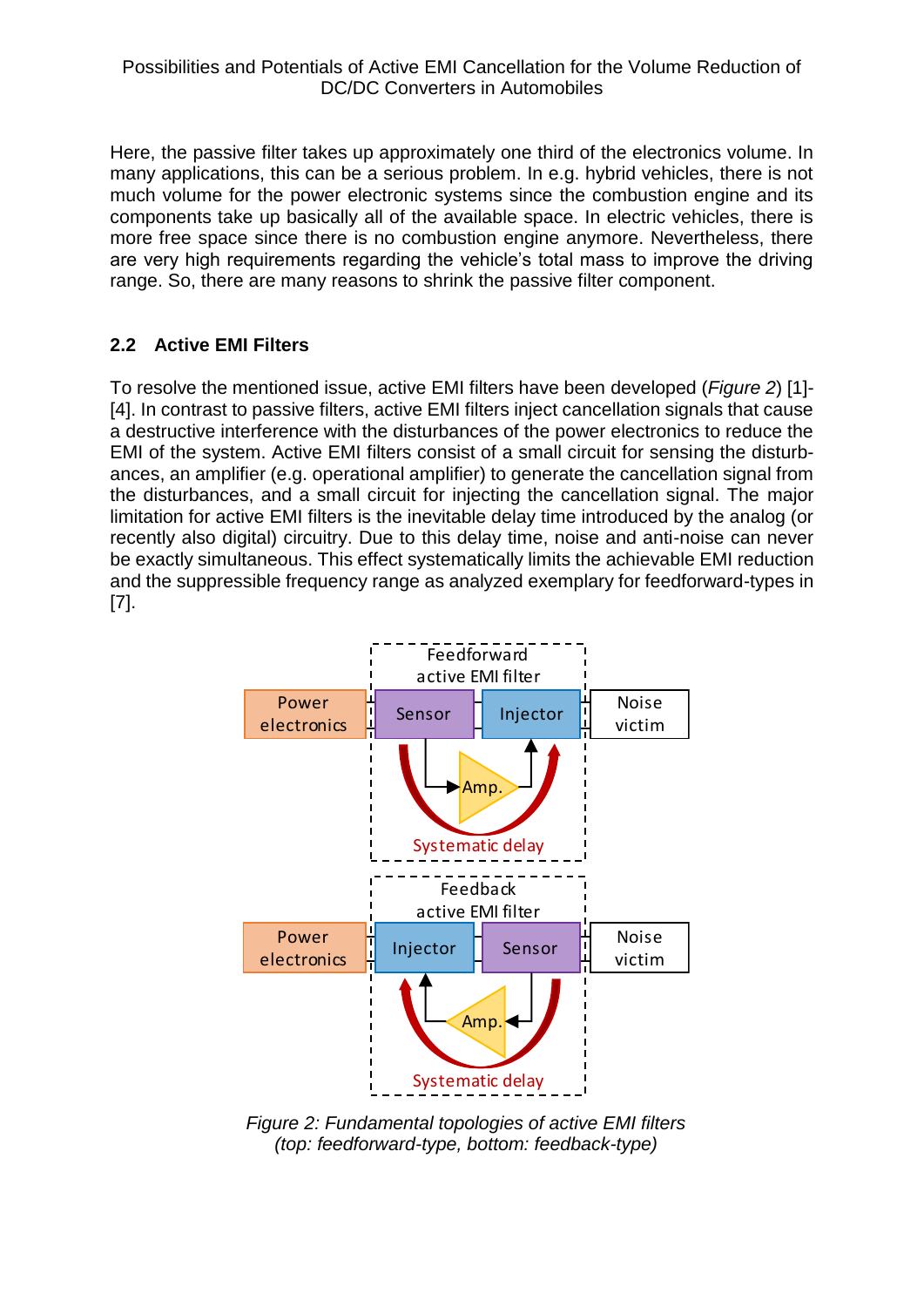### **3 Innovation**

#### **3.1 Active Noise Suppression with Synthesized and Synchronized Cancellation Signals**

To resolve the issue of a systematically delayed signal path, the cancellation signal can be artificially synthesized and applied in synchronicity with the disturbances (*[Figure 3](#page-3-0)*) [5]-[8]. Remaining magnitude responses, phase-shifts and delays are compensated by the shape of the synthesized signal improving the cancellation's effectivity widely. For (quasi-)periodic disturbances, the signal can be easily constructed from harmonic sine waves. In the following, an adaptive approach is presented to find the right amplitudes and phases for the cancelling sine waves and, therefore, the overall cancellation signal.



*Figure 3: Concept of the innovation*

#### <span id="page-3-0"></span>**3.2 Adapted Harmonics Cancellation**

The fundamental concept of Adapted Harmonics Cancellation (AHC) is illustrated in *[Figure 4](#page-4-0)*. The power electronic system is the source of the stationary disturbing harmonics that must be cancelled out. A DC/DC converter would be a typical example of a system that creates harmonic disturbances due to the periodic switching of the transistors. The cancellation signals can be generated by digital hardware (e.g. by an FPGA with analog-to-digital converters [ADCs] and digital-to-analog converters [DACs], *[Figure 5](#page-4-1)*). The digital hardware comprises an optimizer and a synthesizer. For cancellation, the synthesizer generates a sine wave for each disturbing harmonic. The optimizer is used to find the right amplitudes and phases for cancellation. The synchronicity of the generated sine waves and the disturbing harmonics is maintained by a suitable synchronization signal. To link the power electronic system and the cancellation system, interfaces are necessary. A sensor consisting of an analog circuit and an ADC is used to measure the disturbances. An injector is applied to couple the cancelling waveforms into the power electronic system. This injector consists of an injecting circuit and a DAC. These components can be very small, especially in comparison to passive EMI filters.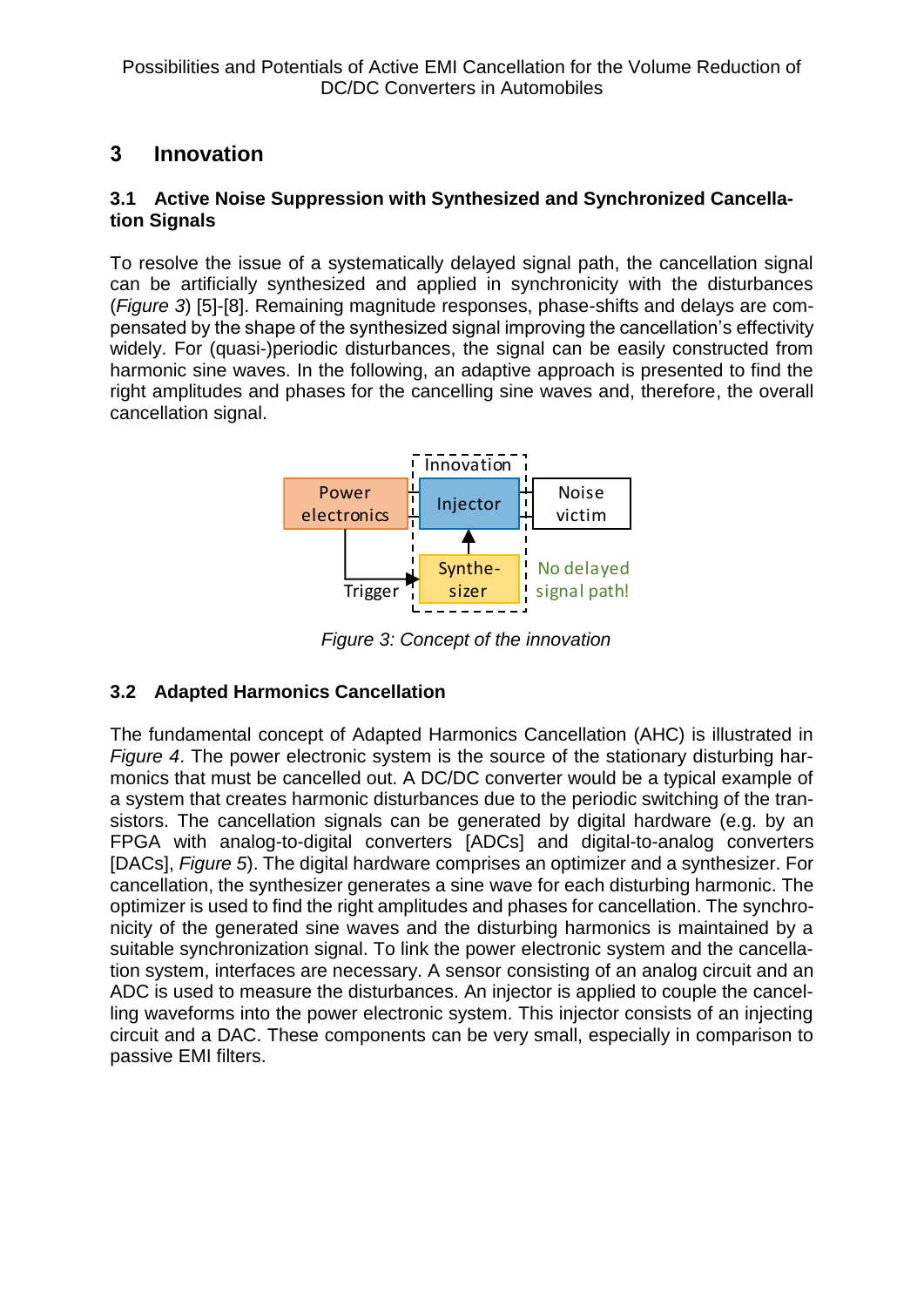Possibilities and Potentials of Active EMI Cancellation for the Volume Reduction of DC/DC Converters in Automobiles



*Figure 4: Concept of Adapted Harmonics Cancellation*

<span id="page-4-0"></span>

*Figure 5: FPGA evaluation system with high-speed DACs and ADCs (Red Pitaya STEMlab 125-14)*

### <span id="page-4-1"></span>**4 Demonstration**

For demonstration, the disturbances of an automotive 48 V/12 V DC/DC are suppressed by a self-adapting algorithm that is implemented on the FPGA system Red Pitaya STEMlab 125-14. The Device Under Test (DUT) can be seen in *[Figure 6](#page-5-0)*. In *[Figure 7](#page-5-1)*, the disturbances at the artificial network are depicted. Obviously, the original disturbances are much higher than the class 5 limit of the standard CISPR 25 [9]. The resulting disturbances for a feedforward active EMI filter with a reasonable delay time of 10 ns are predicted with the formulas derived in [6] and [7]. Due to the systematic delay, the achievable reduction and the suppressible frequency range are severely limited for the active filter. Since there is no systematic delay between noise and antinoise for the authors' proposed method, the noise suppression is widely improved. The complete frequency range from 150 kHz to 30 MHz is suppressed successfully and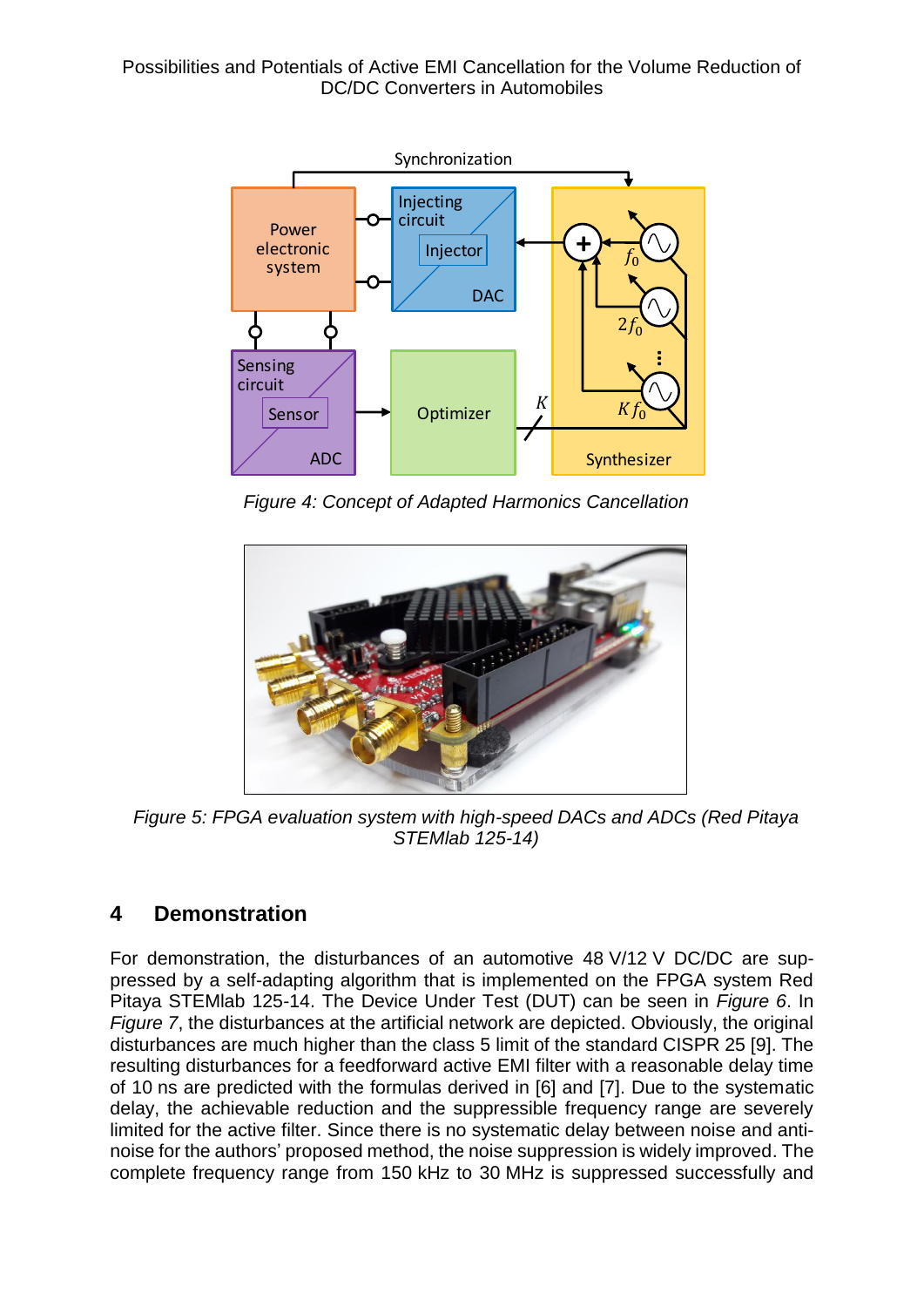complies now with the standard. The fundamental wave at 300 kHz is reduced by nearly 60 dB, and even the 100th harmonic at 30 MHz is suppressed by approximately 40 dB. More details and further demonstrations can be found in [5]-[8].



*Figure 6: Realized DUT*

<span id="page-5-0"></span>

*Figure 7: Measured disturbances at the artificial network*

### <span id="page-5-1"></span>**5 Potential Applications**

Until now, the presented method of active EMI suppression with synthesized and synchronized cancellation signals has been successfully applied to stationary operating DC/DC converters. Currently, the method is extended for the application in non-stationary operating systems like power factor corrections or motor inverters which play a key role in power electronics. In these applications, the cancelling sine wave properties